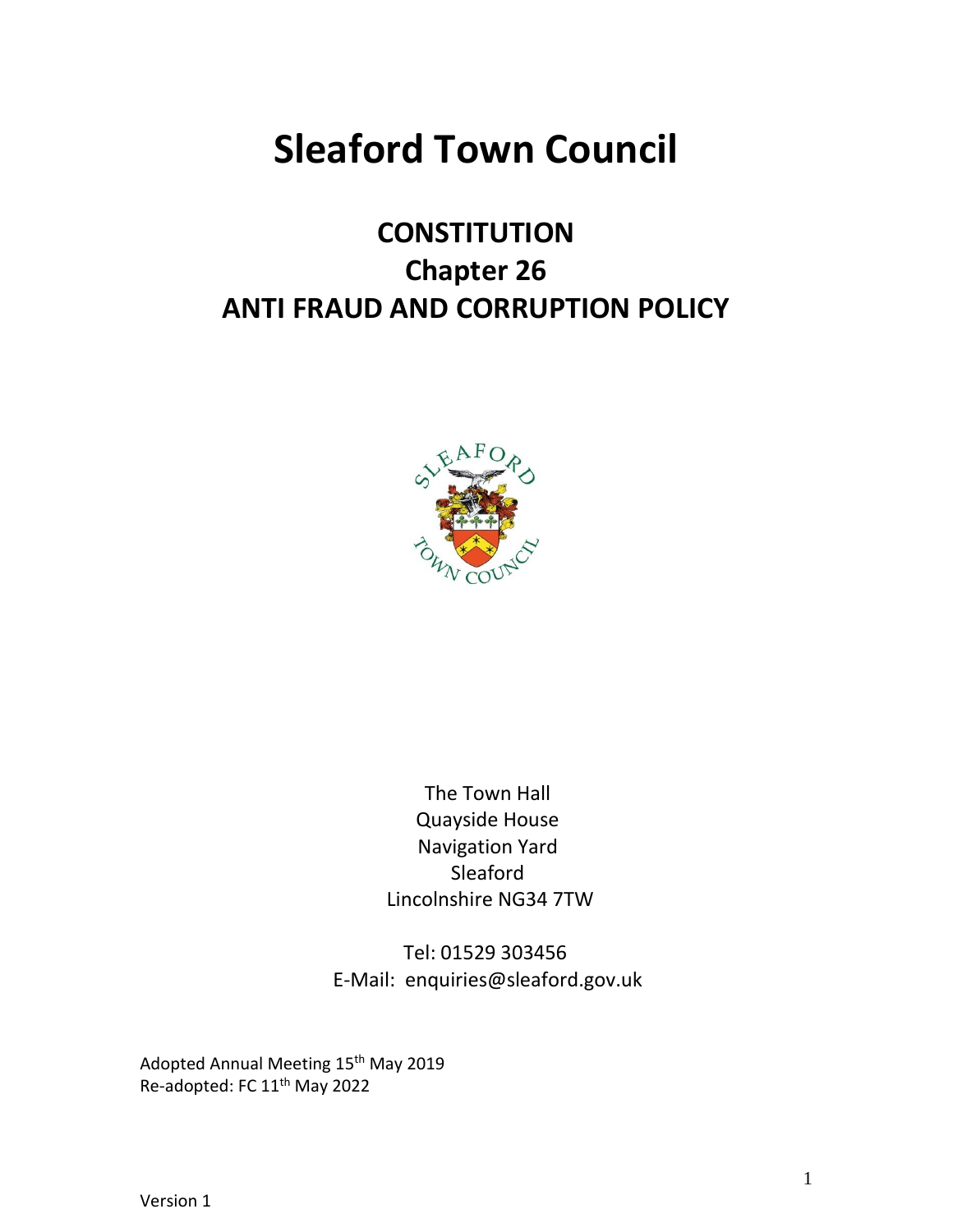# **Introduction**

This Anti-Fraud and Corruption Policy sets out the Council's framework for preventing and detecting fraud and corruption and the procedure for the reporting, investigation and prosecution of occurrences of fraud and corruption.

In carrying out its functions and responsibilities Sleaford Town Council will promote a culture of honesty, openness and fairness and requires all elected Members and employees to support and conduct themselves in accordance with the Nolan Committee's Seven Principles of Public Life as contained within the Relevant Authorities (General Principle) 2001. (Appendix A)

All Members of the Town Council are required to conduct themselves in accordance with the Members Code of Conduct.

The work of all Members and officers of the Town Council are also governed by legal requirements, Standing Orders, Financial Regulations and Council policies and national legislation.

Individuals and organisations external to the Council e.g. suppliers, contractors and services providers, will also be expected to act with integrity and without thought or actions involving fraud and corruption.

Fraud and corruption are defined by the Audit Commission as follows:-

- Fraud is the intentional distortion of financial statements, accounts or other records by persons internal or external to the authority, which is carried out to conceal the misappropriation of assets or otherwise for gain or to mislead or misrepresent.
- Corruption is the offering, giving, soliciting, or acceptance of an inducement or reward which may influence the action of any person to act against the interests of an organisation, or the deliberate failure to disclose an interest in order to obtain a financial or other pecuniary gain for oneself or another.

Corruption is also defined to include the deliberate failure to disclose and interest in order to obtain a financial or pecuniary advantage.

Fraud is also defined to include such acts as criminal deception, forgery, blackmail, corruption, theft, conspiracy and concealment of material facts and collusion. Fraud can also be defined as the use of deception with the intention of obtaining an advantage, avoiding and obligation or causing loss to another party.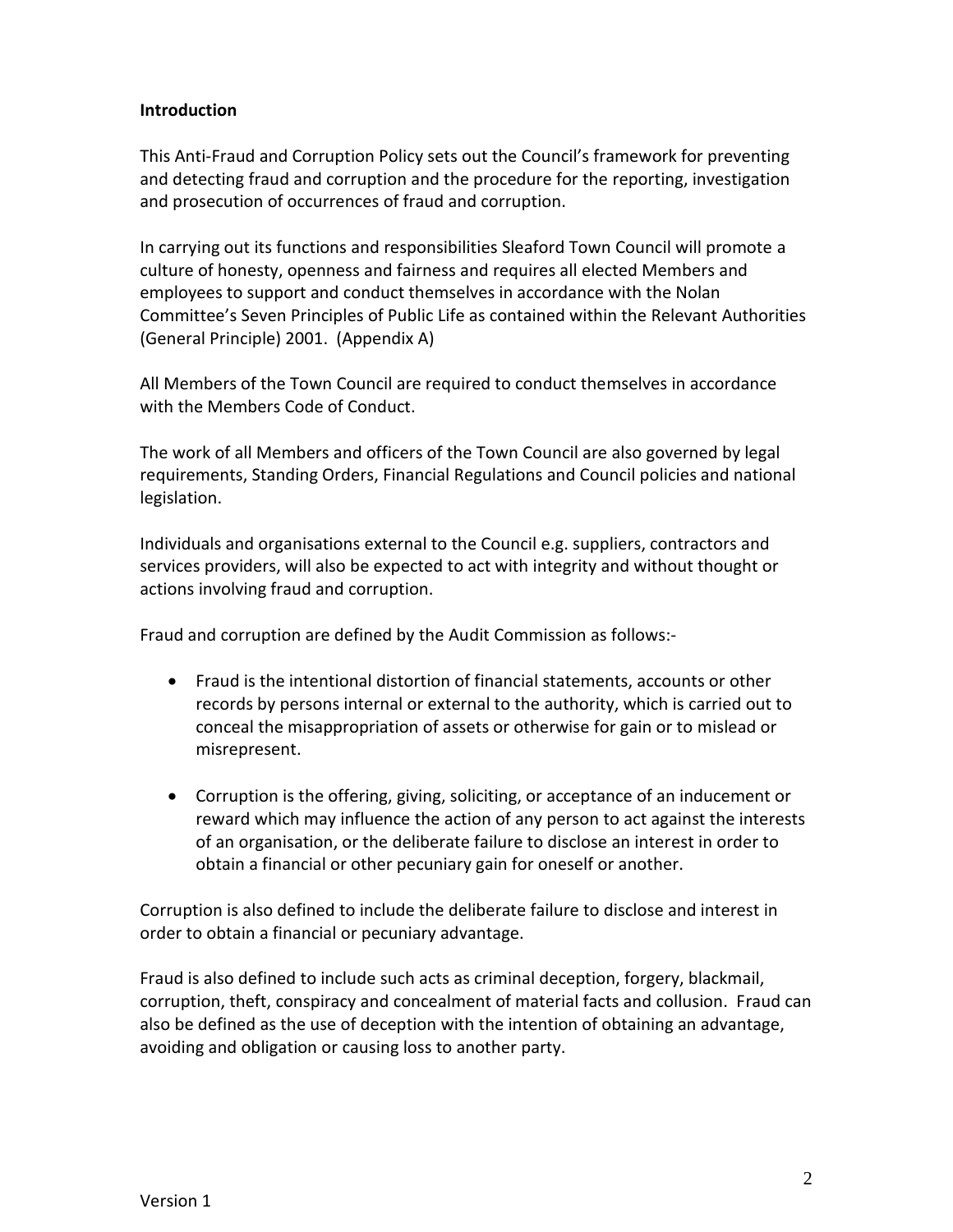The Council has a duty to take all actions necessary to manage the risk of fraud and corruption, including the operation of management control systems and the maintenance of an effective system of internal audit.

This Policy identifies a series of measures designed to:

- Identify and assess the risk of fraud and corruption
- to prevent and detect fraud and corruption

This Policy addressed five general areas:

- Culture
- Prevention
- Deterrence
- Detection, Investigation and Reporting
- Awareness and Training

Responsibility for the implementation and monitoring of the Policy lies with the Acting Town Clerk and Members.

# **Anti-Fraud and Corruption Policy Statement**

Sleaford Town Council has adopted the following Anti-Fraud and Corruption Policy Statement:

"It is the policy of the Council to promote a culture of honesty, openness and fairness, which is committed to access and manage all risks associated with fraud and corruption, it's prevention, detection and investigation and to actively pursue the appropriate level of disciplinary, civil or criminal enforcement"

This Policy should be read in conjunction with the Council's approved Standing Orders, Financial Regulations and associated policies.

# **Aims of Policy**

The Anti-Fraud and Corruption Policy is designed to protect the Town Council against fraud and corruption either from within or external to the Council.

The aims of the Policy are as follows:-

- Promote a culture of honesty and integrity, and opposition to fraud and corruption;
- To assess and manage the risk of fraud and corruption;
- Encourage prevention of fraud and corruption through openness and honesty in all dealings, internal and external;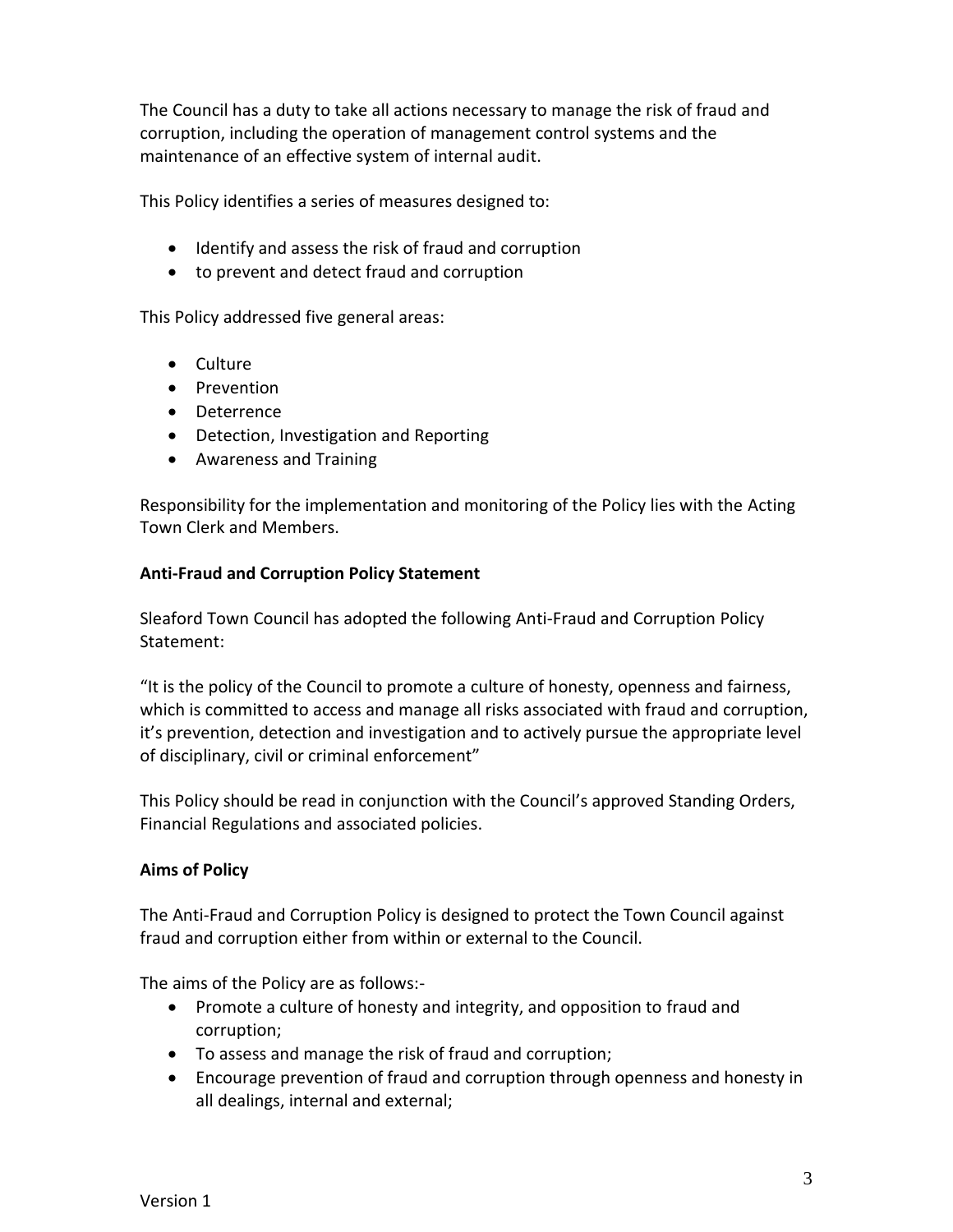- Ensure effective systems of internal control are in place to help to prevent fraud;
- Promote detection of fraud by ensuring internal control systems and procedures are regularly monitored and subject to review by Internal Audit;
- Ensure formal systems are in place and are being used to provide information and give confidence to Members, employees, members of the public and third parties who may wish to raise concerns they have on issues associated with the Town Council's activity;
- Investigate thoroughly any allegation of fraud and corruption received;
- To ensure that appropriate enforcement action is taken to address any incident of fraud and corruption.

# **Culture**

The Town Council promotes a culture of honesty, openness and fairness which supports its opposition to fraud and corruption. The prevention and detection of fraud and corruption and the protection of public resources are the responsibility of everyone. The elected Members and employees have an important role and responsibility in maintaining this culture.

All Members and employees of the Council are positively encouraged to raise any concerns regarding fraud and corruption in the knowledge that such concerns will be treated seriously and, wherever possible, in confidence.

The Town Council will ensure that any allegation received will be taken seriously and investigated in an appropriate manner. Those who defraud the Town Council or who are corrupt or instigate any financial malpractice will be dealt with fairly and firmly. However, the Council are aware of the need to ensure that any investigation is not misused and therefore any abuse will be dealt with under the Council's disciplinary procedure if appropriate.

Where fraud and corruption have occurred due to a breakdown in internal controls, systems or procedures, the Council will review its risk management and assessments of the area of concern and will work with the Council's internal auditor to ensure that the appropriate improvements in the systems of control are implemented in order to prevent a reoccurrence.

# **Prevention**

Prevention can be achieved through:

# a) **Staff Policies**

The Council is entitled to expect, and obliged to maintain, high standards of conduct among its employees to ensure that public confidence in their integrity, honesty and impartiality is not undermined. The public is entitled to demand conduct of the highest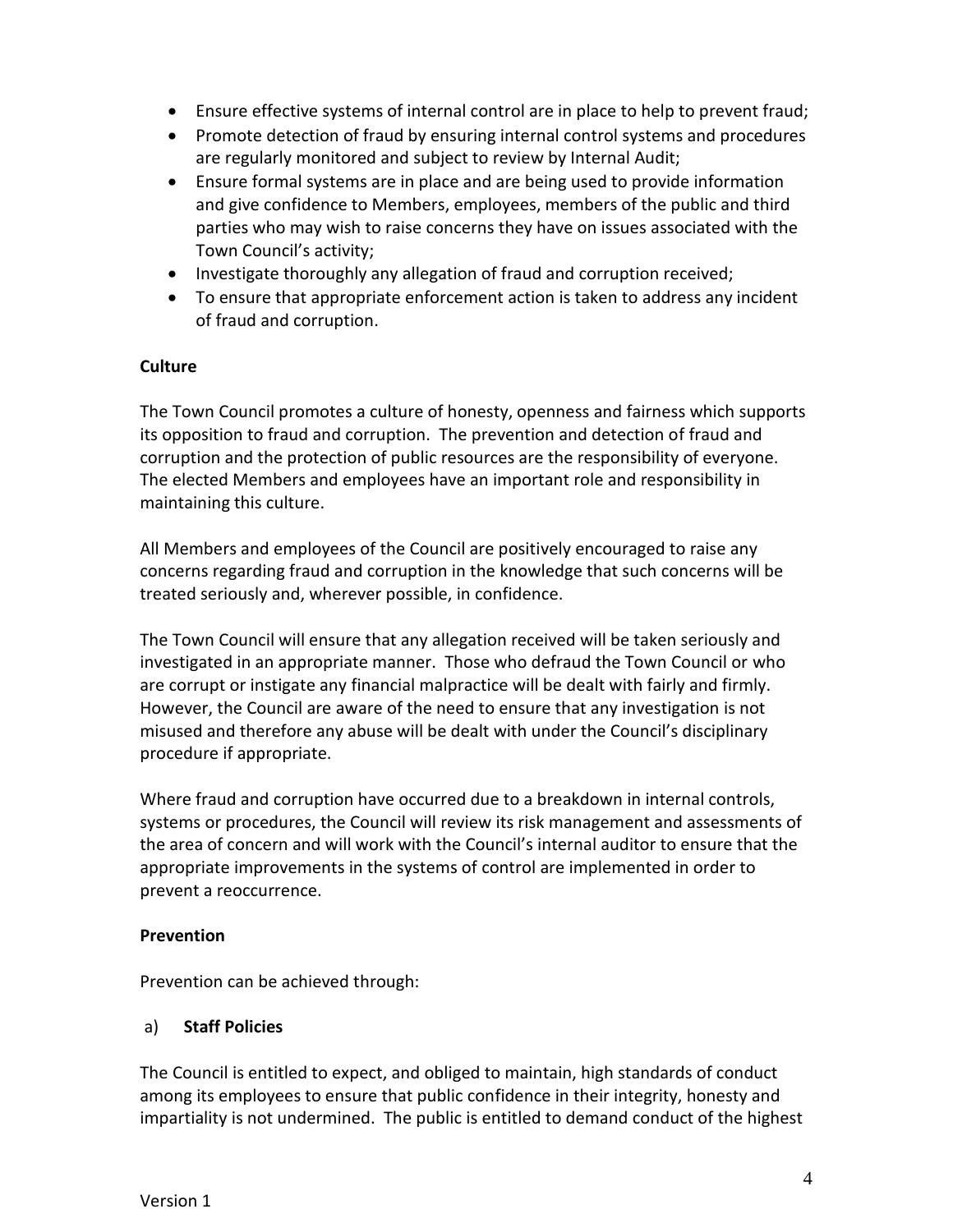standard and the employees work honestly and without bias in order to achieve the Council's objectives.

The Council recognises that a key preventative measure in the fight against fraud and corruption is to take effective steps at the recruitment stage to establish, as far as possible, the previous record and propriety and integrity of potential employees. In this regard temporary and casual employees are treated in the same manner as substantive employees.

The Council will ensure that formal recruitment procedures are followed and, in particular, will obtain written references in respect of potential employees before employment offers are made and contracts of employment have been issued. In addition all staff will be subject to a Disclosure & Barring Service Check, on the basis that staff may work with children or vulnerable people.

Job descriptions and person specifications will also be put in place for all employees that clearly define duties, responsibilities, and lines of communication.

The Council will ensure that all employees are aware of their responsibilities in relation to the prevention of fraud and corruption and copies of this policy will be made available to all employees and also distributed to new employees during the induction process.

Employees will be required to work in accordance with the Council's Financial Regulations and Standing Orders and all the other employment related policies of the Council.

Staff induction and training and development programmes will help to keep employees up to date with their obligations.

The Council will support with rigour the protection given to the employees in its Whistle-Blowing Policy.

# b) **Role of the Clerk & RFO**

The Acting Town Clerk & RFO is responsible for the communication and implementation of this policy within the Council and for ensuring that all employees are aware of Council Standing Orders and Financial Regulations and that these requirements are being implemented on a daily basis.

The Town Council Clerk and RFO is expected to develop a management style which will create an environment where employees feel able to approach him/her when they have concerns over suspected irregularities.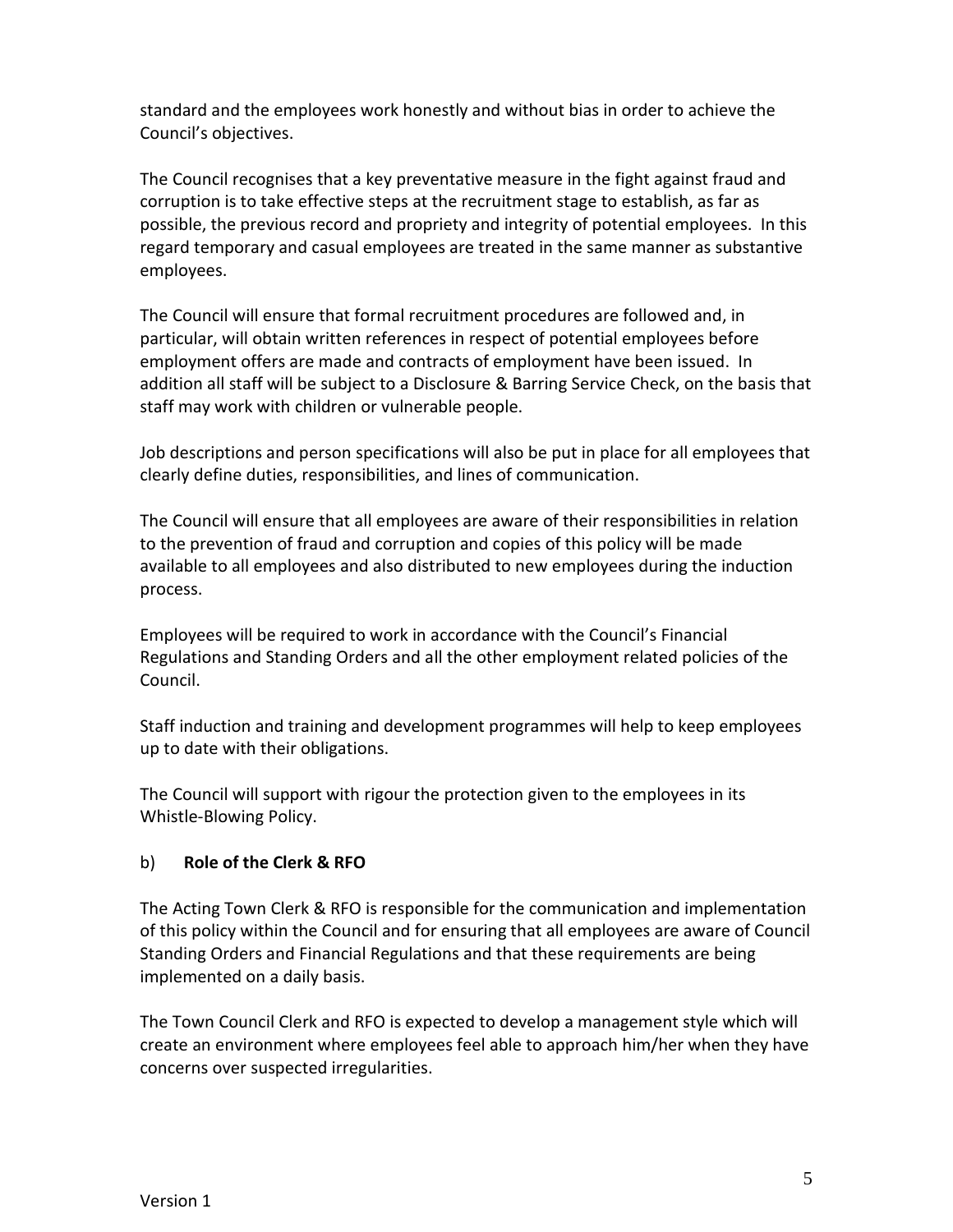Special arrangements will apply where employees are responsible for the handling of cash or are responsible for financial systems which generate payments.

# c) **Role of Employees**

The work of employees is governed by the Town Council's Standing Order, Financial Regulations and other relevant policies.

Employees are responsible for ensuring that they follow instructions given by the Acting Town Clerk particularly with regard to the control and management of Council Assets.

Employees are expected to be aware of the possibility that fraud, corruption and theft may occur in the workplace and should be able to share these concerns with the Acting Town Clerk. These concerns should be raised directly using the Council's Whistle Blowing Policy.

# d) **Role of Members**

All elected Members have a duty on behalf of the electorate of Sleaford Town Council to protect the Council from all Fraud, Corruption and Theft. This is reflected through the adoption of:

- The Relevant Authorities (General Principles) Order 2001
- Adopted Code of Conduct for Members
- Council Standing Orders and Financial Regulations
- Council Policies

Members will be specifically required to record their financial and other interests and record any receipt or offering of gifts or hospitality in accordance with the requirements set out in the Council's Members Code of Conduct.

Members must also disclose any such interests in the matter under discussion at a meeting of the Council.

# **Internal Control, Audit and Risk Management**

The Council's Standing Orders and Financial Regulations provide the framework within which officers and Members should act when dealing with the affairs of the Council.

The Financial Regulations provide the framework rules for the management of the Council's financial affairs. The Standing Orders for Contracts and Procurement provide the framework rules for the procurement of all works, goods, materials and services and also set out the Council's tendering and contract procedures. Together they help to ensure a high level of financial integrity across the Council's activities.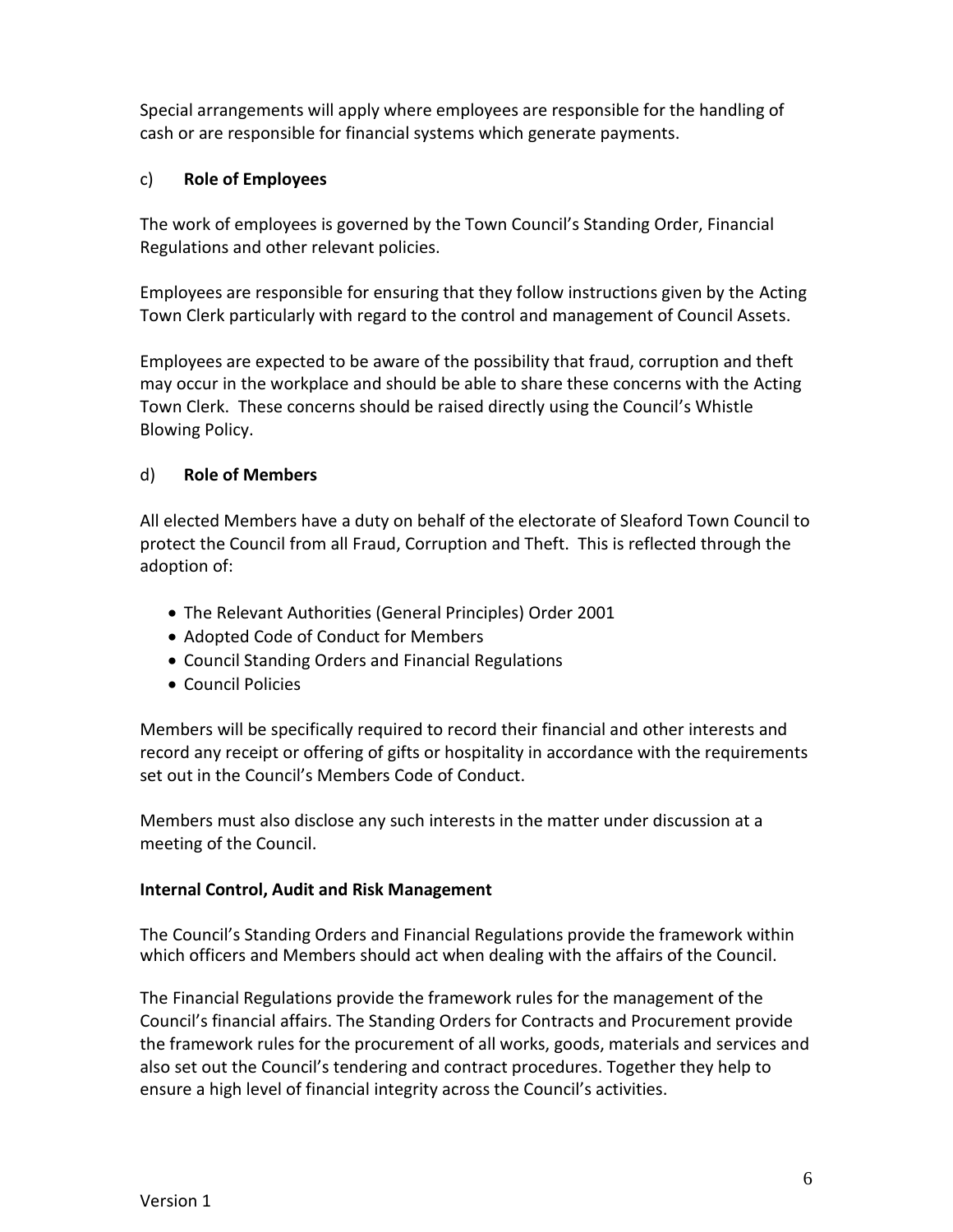Significant emphasis is also placed on the implementation and monitoring of financial systems, procedures and controls and every effort will be made to continually review and develop these systems in line with best practice to ensure efficient and effective internal controls.

The Acting Town Clerk / RFO is charged with the responsibility of ensuring that proper internal controls are in place and for reviewing regularly the effectiveness and appropriateness of such controls especially in the deterrence of fraud and monitoring of high risk areas.

The adequacy and appropriateness of the Council's financial systems will then be independently monitored and reviewed by both internal and external audit.

The Acting Town Clerk will undertake an Annual Corporate Risk Management to review the Council's responsibilities under Corporate Governance.

The Acting Town Clerk will undertake an Annual Insurance and Asset review under the Council's responsibilities for Corporate Governance.

To ensure the effective use of the Council's independent internal audit resources and identify and recognise the potential high risk areas, the Town Council will approve the appointment of the Internal Auditor on an annual basis.

An annual report will be submitted to Members on the progress of audit work and any major issues are highlighted. Action plans will be put into place to ensure that any required improvements to internal controls are implemented.

#### **Detection, Investigating and Reporting**

The Council's systems of governance, as set out in the Standing Orders and Financial Regulations, and specifically the internal financial control system will incorporate checks, reconciliations, analytical review and internal audit procedures to deter fraudulent and corrupt activity along with a management reporting and monitoring regime which will highlight by exception any unplanned, unexpected or potentially fraudulent activity.

The Council has formal arrangements in place via the Confidential Reporting Policy and Complaints Policy to enable information provided by and the suspicions and concerns of members, officers and the general public to be dealt with confidentially, properly and promptly.

The Council employs a range of preventative systems, and in particular the internal control systems, along with the work of the internal auditor and the implementation of the annual audit plan, should be sufficient in themselves to deter fraud, but they have also been designed to provide indications of any fraudulent activity.

When fraud and corruption does occur, these systems, controls and internal audit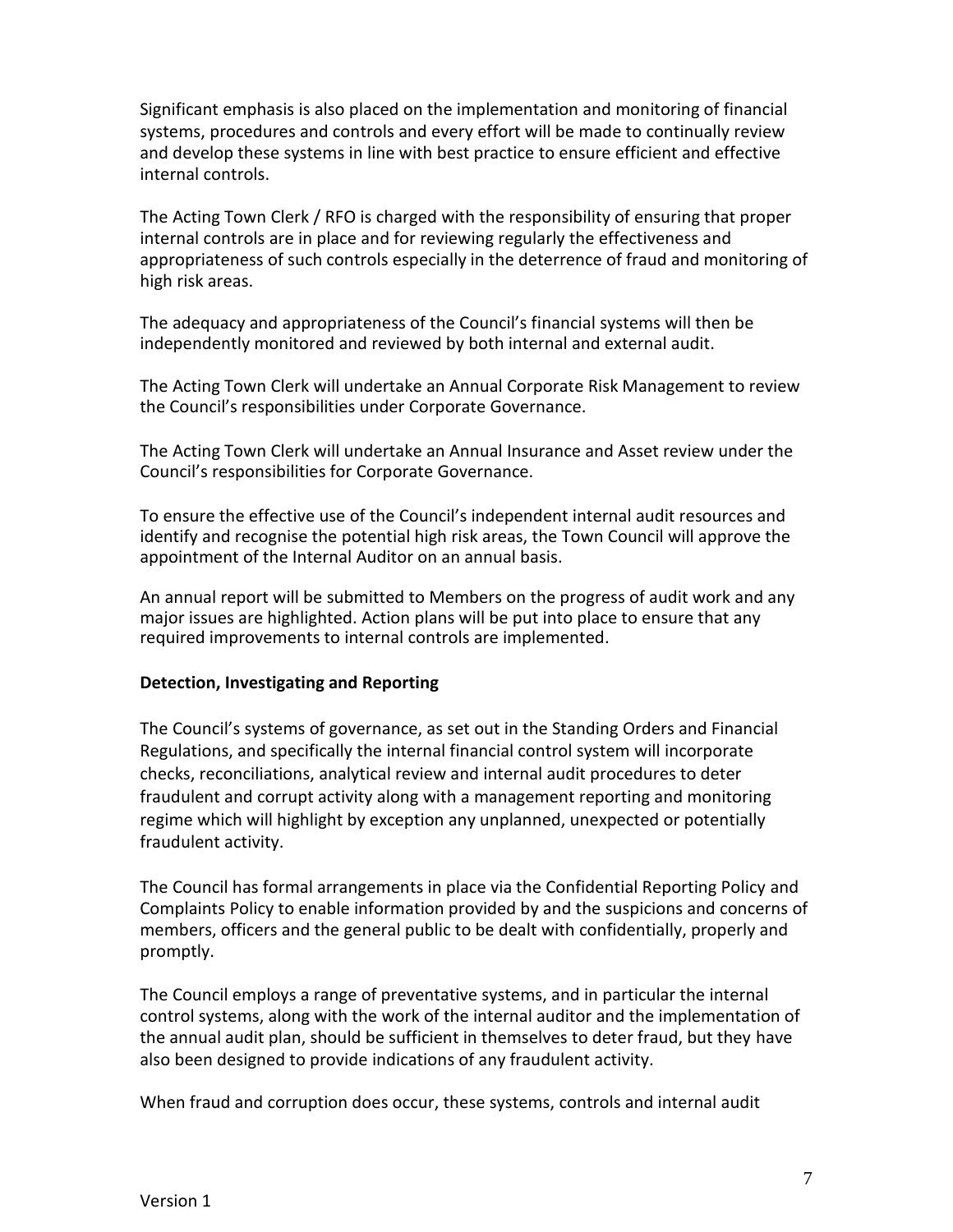activity should, in the majority of cases, assist in revealing the occurrences. However, it is often the alertness of Members, officers or members of the public to such indicators that enables detection to occur and the appropriate action to take place when there is evidence that fraud or corruption may be in progress.

As such, sometimes, despite the best efforts of managers and auditors, frauds are discovered by chance remark or 'tip off'. The Council has in place formal arrangements to enable such information to be properly dealt with.

The Council's Confidential Reporting, Complaints and Whistle Blowing Policies also encourages Members, officers and members of the public to raise any suspicions and concerns as and when they occur.

## **Reporting of Fraud and Corruption**

Council Members and employees are an important element in its stand against fraud and corruption. Concerns that they have will be treated in confidence and will be properly investigated. The Acting Town Clerk will usually be the first contact for an employee to raise a concern, but if further investigation is deemed necessary, other staff may need to become involved, including the:

- Internal Auditor;
- The organisation appointed under The Local Audit (Smaller Authorities) Regulations 2015

The Acting Town Clerk will be responsible for following up any allegation of fraud or corruption received and will do so through clearly defined procedures. The Council will be robust in dealing with financial malpractice and will deal swiftly and firmly with those who defraud or are corrupt.

There is, of course, a need to ensure that any investigation process is not misused and, therefore, any abuse such as raising unfounded malicious or vexatious allegations may be dealt with as a disciplinary matter.

The Anti-Fraud and Corruption Policy should be read alongside the Council's Confidential Reporting Policy which formally sets out the procedures relating to the reporting of such concerns, reassures individuals that they will not suffer repercussions, and encourages those with legitimate concerns to voice them.

Members of the Public are also welcome to report concerns, either as a formal complaint or by speaking or writing to any officer or Councillor. The Council's Whistle Blowing Policy and Complaints Policy and Procedure apply in such cases.

Where a "tip-off" or concern or an implied "tip-off" or concern is received from a member of the public by a Member or officer, it must be reported without delay to the Acting Town Clerk.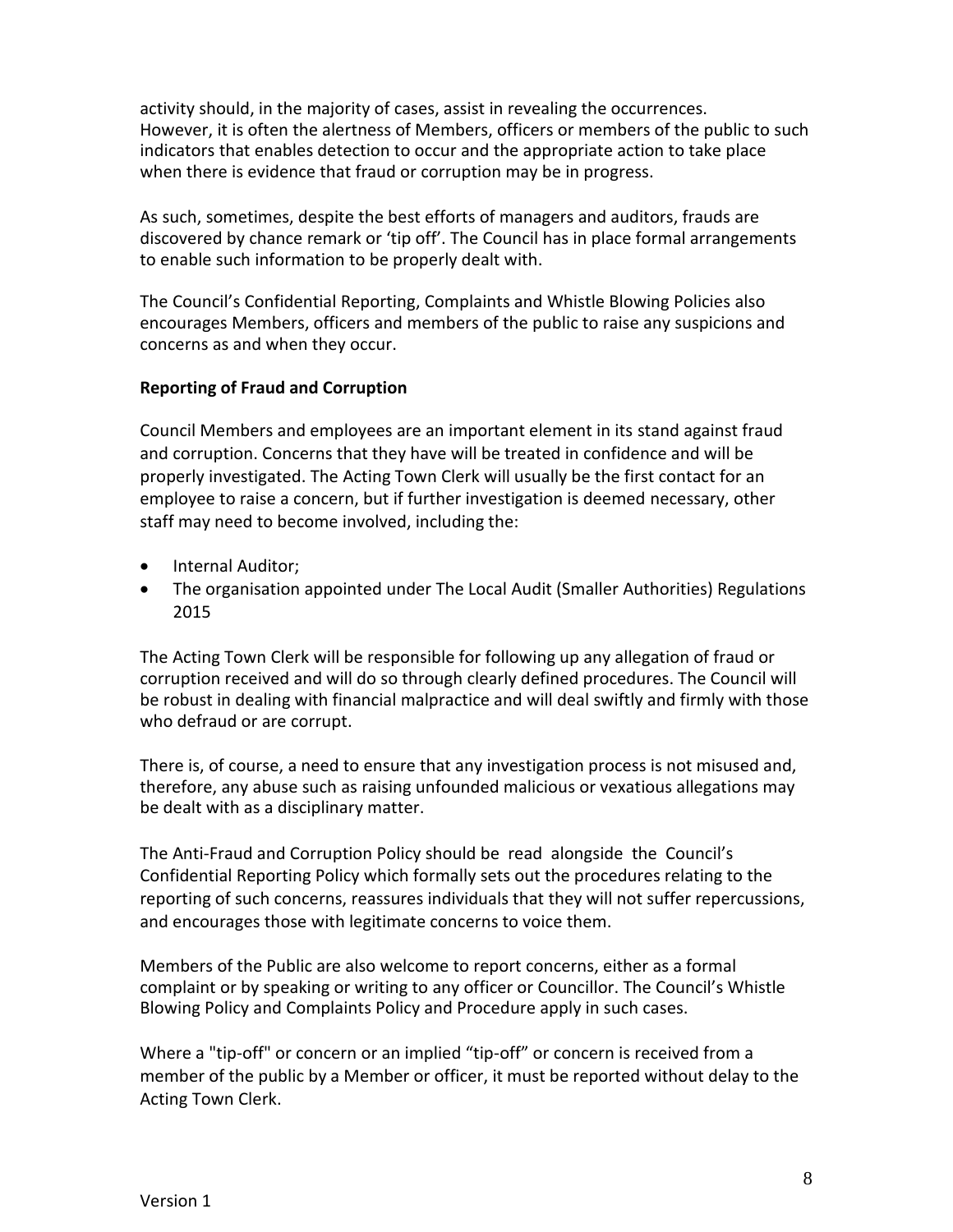A formal Fraud and Corruption Reporting Procedure has been developed in consultation with Internal Audit that provides guidance on the process to be followed when employees or members of the public report their concerns or suspicions.

# **Investigation of Fraud and Corruption**

Depending on the nature and the anticipated extent of the allegations, the Acting Town Clerk and Internal Auditor will normally work closely other agencies, such as the Police, to ensure that all the allegations are properly investigated, reported and where appropriate, maximum recoveries are achieved.

The follow up of any allegation of fraud and corruption received either from a Members, employee or member of the public will be through the agreed procedures of the Fraud and Corruption Reporting and Investigation Procedure, which will ensure that:

- Concerns are dealt with promptly and consistently
- All evidence is recorded and the rules of evidence followed
- Evidence is sound and adequately supported
- All evidence is securely held
- Where appropriate the Council's insurers and the police are informed
- The Council's disciplinary procedures are implemented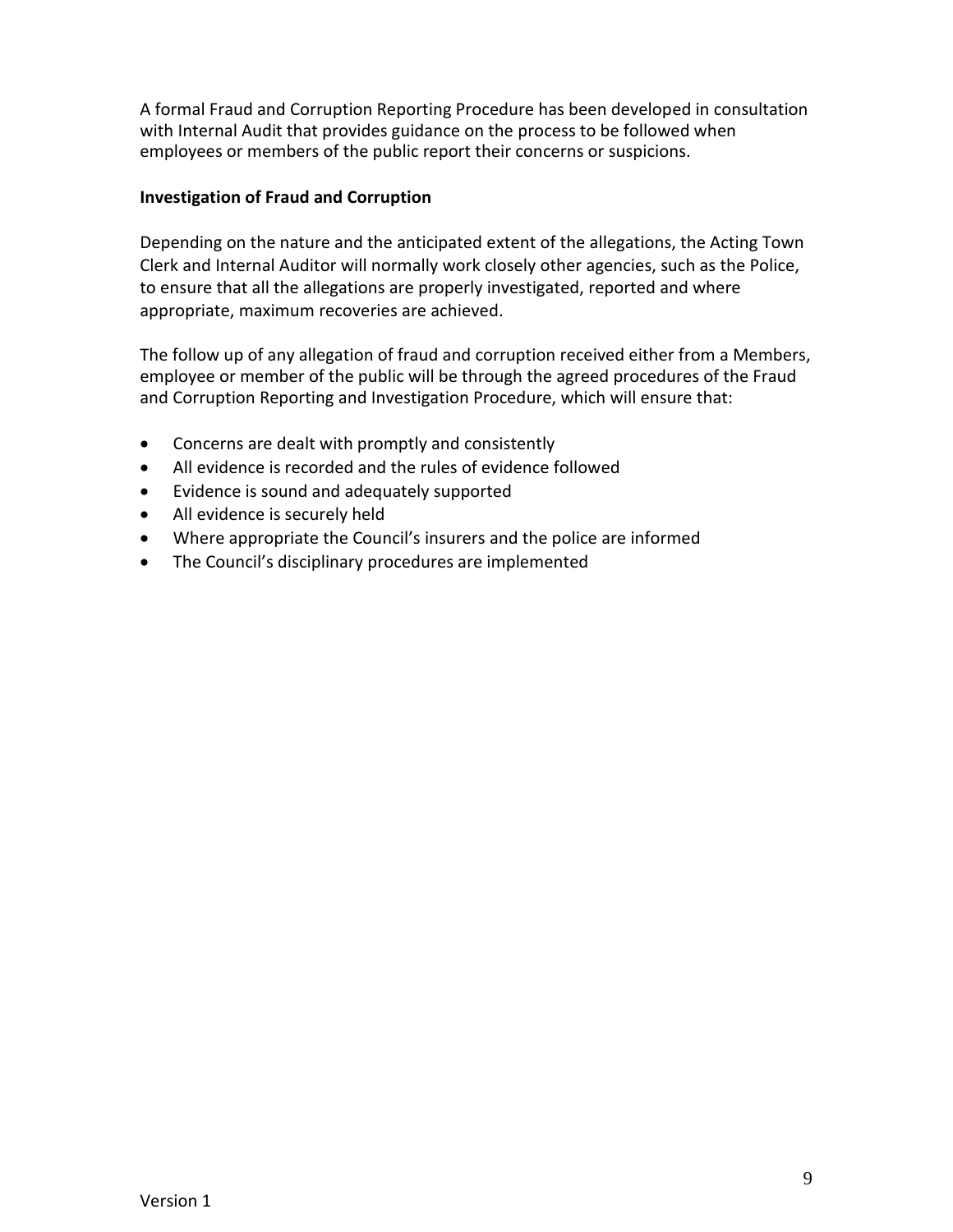# **Appendix 1 THE SEVEN PRINCIPLES OF PUBLIC LIFE**

#### *1. Selflessness*

Members should serve only the public interest and should never improperly confer an advantage or disadvantage on any person and act solely in terms of the public interest.

#### *2. Integrity*

Members should not place themselves in situations where their integrity may be questioned, should not behave improperly and should on all occasions avoid the appearance of such behaviour. Members must avoid placing themselves under any obligation to people or organisations that might try inappropriately to influence them in their work. They should not act or take decisions in order to gain financial or other material benefits for themselves, their family, or their friends. They must declare and resolve any interests and relationships.

#### *3. Objectivity*

Members must act and take decisions impartially, fairly and on merit, using the best evidence and without discrimination or bias, including the processes of making appointments, awarding contracts, or recommending individuals for rewards or benefits.

#### *4. Accountability*

Members are accountable to the public for their decisions and actions and the manner in which they carry out their responsibilities, and must co-operate and submit themselves to the scrutiny necessary to ensure this.

#### *5. Openness*

Members should act and take decisions in an open and transparent manner. Information should not be withheld from the public unless there are clear and lawful reasons for so doing.

#### *6. Honesty*

Members should not place themselves in situations where their honesty may be questioned, should not behave improperly and should on all occasions avoid the appearance of such behaviour and should always be truthful.

#### *7. Leadership*

Members should promote and support these principles by leadership, and by

Adopted Full Council …… Minute Number: FC ……….

Version 1